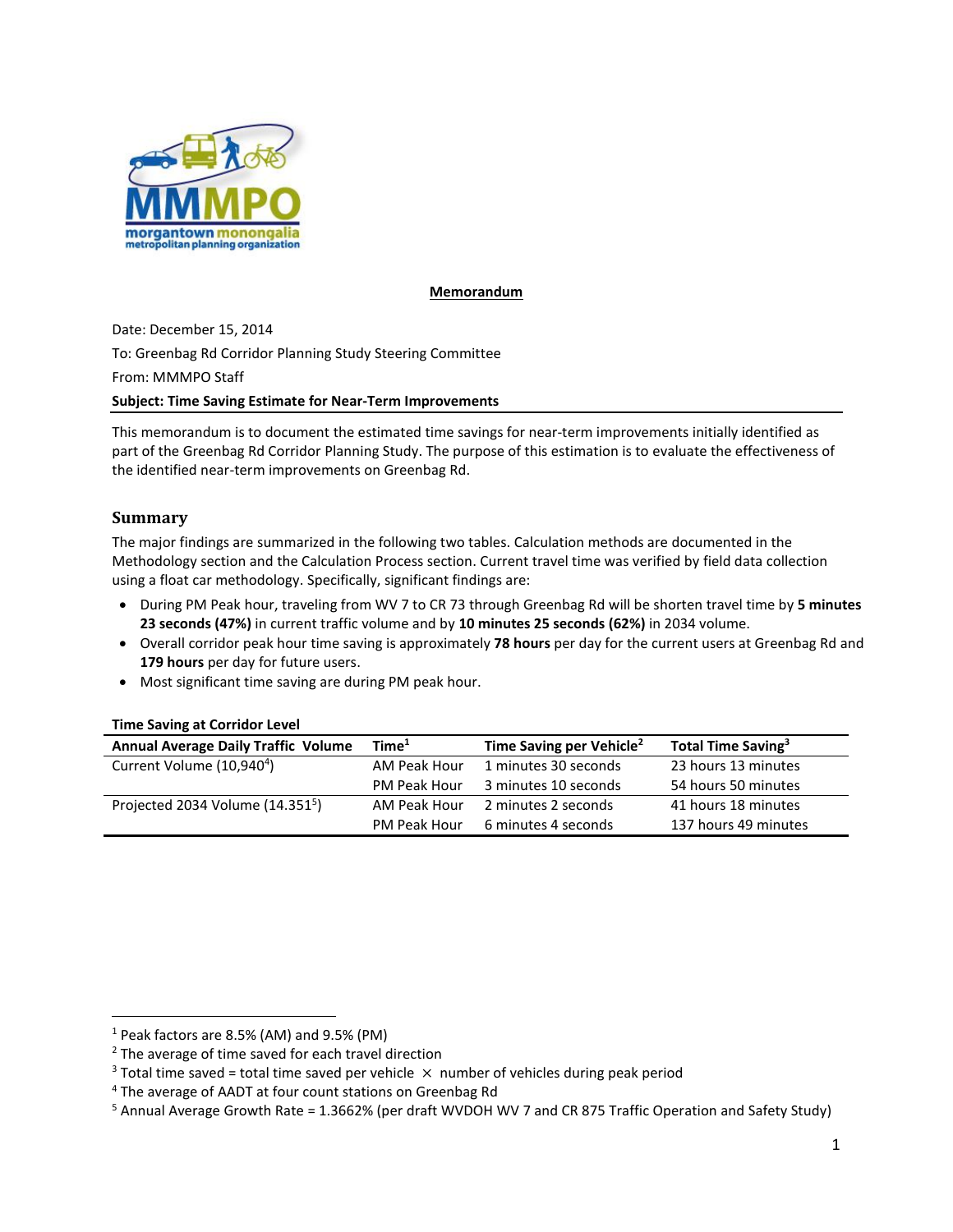|                   |                                      |                   | <b>Current Traffic</b>         | 2034 Projected Traffic |                                |  |
|-------------------|--------------------------------------|-------------------|--------------------------------|------------------------|--------------------------------|--|
| <b>Time</b>       | <b>Travel Direction</b>              | <b>Time Saved</b> | % of Total<br><b>Trip Time</b> | <b>Time Saved</b>      | % of Total<br><b>Trip Time</b> |  |
|                   | WV 7 - US 119 - Downtown (Westbound) | 1'21''            | 20%                            | 1'23''                 | 20%                            |  |
| AM<br>Peak        | WV 7 - US 119 - CR 73 (Westbound)    | 1'27''            | 20%                            | 1'39''                 | 22%                            |  |
|                   | Downtown - US 119 - WV 7 (Eastbound) | 1'46''            | 23%                            | 3'40''                 | 37%                            |  |
|                   | CR 73 - US 119 - WV 7 (Eastbound)    | 1'24''            | 20%                            | 1'25''                 | 19%                            |  |
|                   | WV 7 - US 119 - Downtown (Westbound) | 1'54''            | 26%                            | 4'37                   | 45%                            |  |
| <b>PM</b><br>Peak | WV 7 - US 119 - CR 73 (Westbound)    | 5'23''            | 47%                            | 10'25''                | 62%                            |  |
|                   | Downtown - US 119 - WV 7 (Eastbound) | 2'43''            | 31%                            | 4'36''                 | 36%                            |  |
|                   | CR 73 - US 119 - WV 7 (Eastbound)    | 2'43''            | 31%                            | 4'39''                 | 38%                            |  |

### **Time Saving by Direction (Per Vehicle Per Trip) 6**

### **Improvements**

 $\overline{\phantom{a}}$ 

The short-term improvements included in this estimation of time saved were:

- Lane widening to 12 feet (Westbound) and 11 feet (Eastbound).
- Adding an exclusive left-turn lane for the westbound approach at the intersection of US 119/Greenbag Rd.
- Adding an exclusive left-turn lane for the westbound approach and the eastbound approach at the intersection of Dorsey Ave/Greenbag Rd.
- Adding an exclusive left-turn for the eastbound approach at the intersection of Mississippi St/Greenbag Rd.

The short-term improvements that were not included in this estimation of time saved were:

- **Improvements to the intersection of Deckers Creek Rd/Greenbag Rd.**
- **Improvements to the Diamond Ave intersection and the Lower Aarons Creek Ave intersection.**
- Improvements to pedestrians access from adjacent neighborhoods to the shopping/business area in the Greenbag Rd Corridor.
- Improvements for enhancing bicycling safety on Greenbag Rd.
- Improvements to visual/aesthetic appearance.
- **Improvements to reducing flood hazard on Greenbag Rd.**

<sup>&</sup>lt;sup>6</sup> Calculated based on time saving data provided in tables on page 5 and page 6.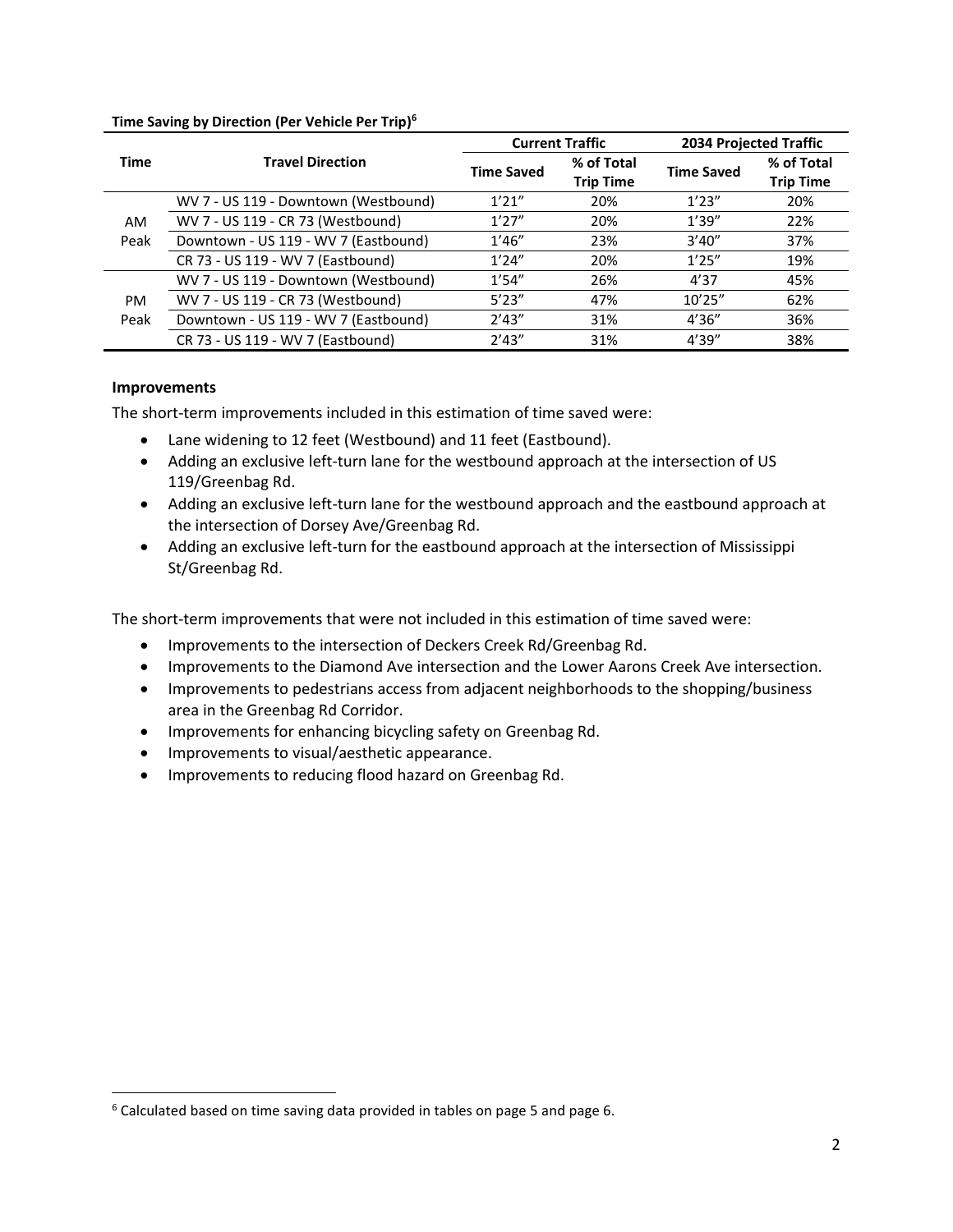### **Methodology**

#### Calculation of Saving Time

The saving time for each travel direction was obtained by using following equation:

Saving Time  $=$  Travel Time Under Current Condition  $-$  Travel Time Under Improved Condition<sup>7</sup>

Specifically, the travel time under each condition was calculated separately by using following equation:

Travel Time =  $\frac{Corridor \ Length}{Free \ Flow \ Speed} + Intersection \ Approach \ Delay$ 

Intersection approach delays were calculated by Synchro 9 using 2010 Highway Capacity Manual methodology. Corridor segment travel time was calculated by using methodology provided in FHWA Highway Performance Monitoring System Field Manual: Appendix N/Procedures for Estimating Highway Capacity. Supplemental resources for this analysis included the TRB Highway Capacity Manual 2010: Chapter 17/Urban Street Segments and FHWA Report: Mitigation Strategies for Design Exceptions (2007).

Free flow speed was calculated by:

Free Flow Speed = BFFS - 
$$
f_{LW}
$$
 -  $f_{LC}$  -  $f_M$ 

Where:

BFFS = base free flow speed

 $f_{LW}$  = adjustment factor for lane width

 $f_{LC}$  = adjustment factor for lateral clearance

 $f_M$  = adjustment factor for median type

In which, base free flow speed was calculated by:

*Base Free Flow Speed* =  $S_0$  +  $f_{CS}$ 

Where:

 $\overline{\phantom{a}}$ 

 $S<sub>o</sub>$  = speed constant

 $f_{CS}$  = adjustment for cross section

Calculation of Corridor Saving Time and Dollar Value

Corridor saving time is calculated largely on the basis of averaged perimeters. This formula was used to calculate corridor saving time:

Average Time Saving per Vehicle per Trip × Estimated Peak Hour Corridor Volume

<sup>&</sup>lt;sup>7</sup> Improvements on the Greenbag Rd/WV 7 were not considered in this estimation.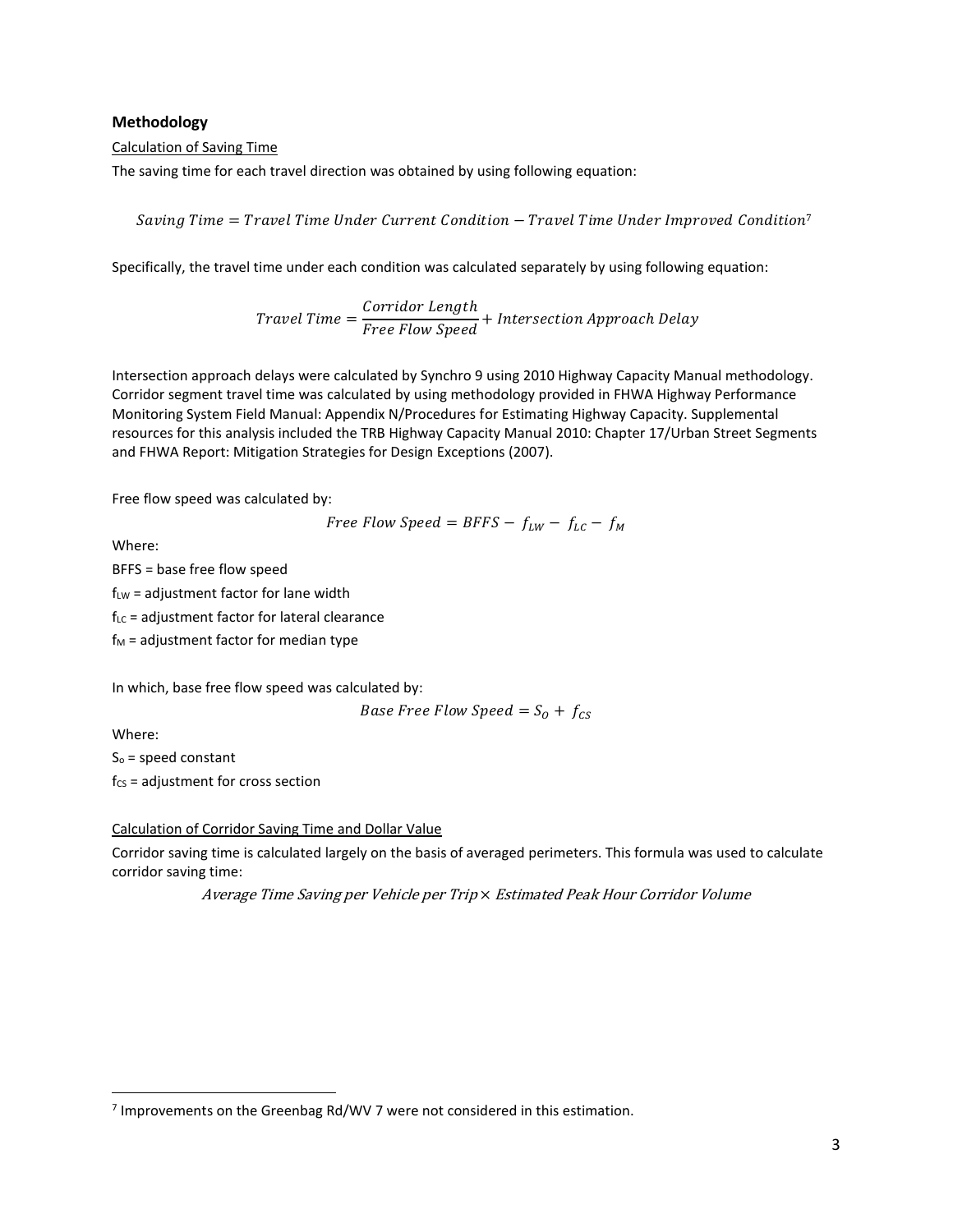# **Calculation Process**

| <b>Parameters Used in the Calculation Process</b> |                                                  |                                                                   |                         |  |  |  |
|---------------------------------------------------|--------------------------------------------------|-------------------------------------------------------------------|-------------------------|--|--|--|
| Annual Average Growth Rate <sup>8</sup> (%)       | 1.3662%                                          |                                                                   |                         |  |  |  |
| Peak Hour Factor/K factor) <sup>9</sup> (%)       | AM                                               | 8.5%                                                              |                         |  |  |  |
|                                                   | PM.                                              | 9.5%                                                              |                         |  |  |  |
|                                                   |                                                  | 10 Feet Lane Reduction in Free-Flow Speed<br>(Existing Condition) | - 6.6 mph in Ave. Speed |  |  |  |
|                                                   | 11 Feet Lane Reduction in Free-Flow Speed (mi/h) |                                                                   | - 1.9 mph in Ave. Speed |  |  |  |
| Free-Flow Speed Reduction                         | 12 Feet Lane Reduction in Free-Flow Speed (mi/h) |                                                                   | $\Omega$                |  |  |  |
| $(mi/h)^{10}$                                     |                                                  | 2 feet shoulder                                                   | - 3.0 mph in Ave. Speed |  |  |  |
|                                                   |                                                  | 4 feet shoulder                                                   | - 1.2 mph in Ave. Speed |  |  |  |
|                                                   | No median                                        |                                                                   | - 1.6 mph in Ave. Speed |  |  |  |

| <b>2014 Travel Time</b>       |                   |                                               | Intersection Approach<br>Delays** |                     |             |                     |                            |          |
|-------------------------------|-------------------|-----------------------------------------------|-----------------------------------|---------------------|-------------|---------------------|----------------------------|----------|
|                               |                   | Free Flow Segment Travel<br>Time <sup>*</sup> | 119<br>S                          | Mississippi St      | Dorsey Ave  | Rd<br>Deckers Creek | Total Corridor Travel Time |          |
|                               | AM<br>Peak        | WV 7 - US 119 - Downtown (Westbound)          | 6' 20''                           | 3''                 | 0''         | 21''                | 0''                        | 6'44''   |
|                               |                   | WV 7 - US 119 - CR 73 (Westbound)             | $6'$ 20"                          | 35"                 | 0''         | 21''                | 0''                        | 7"16"    |
|                               |                   | Downtown - US 119 - WV 7 (Eastbound)          | $6'$ 20"                          | 56"                 | 2"          | 21''                | $4^{\prime\prime}$         | 7'39''   |
| Existing Condition            |                   | CR 73 - US 119 - WV 7 (Eastbound)             | $6'$ 20"                          | 5''                 | 2"          | 21"                 | 4"                         | 6'52''   |
|                               | <b>PM</b><br>Peak | WV 7 - US 119 - Downtown (Westbound)          | $6'$ 20"                          | $11^{\prime\prime}$ | 0''         | 51"                 | 0''                        | 7'22"    |
|                               |                   | WV 7 - US 119 - CR 73 (Westbound)             | $6'$ 20"                          | 263"                | 0''         | 51"                 | 0''                        | 11'34"   |
|                               |                   | Downtown - US 119 - WV 7 (Eastbound)          | 6' 20''                           | 19''                | 2"          | 130"                | 3''                        | 8'54''   |
|                               |                   | CR 73 - US 119 - WV 7 (Eastbound)             | 6' 20''                           | 4"                  | 2"          | 130"                | 3''                        | 8'39''   |
|                               | AM<br>Peak        | WV 7 - US 119 - Downtown (Westbound)          | $5'3''$                           | 1"                  | $\Omega$    | 19''                | $\Omega$                   | 5'23''   |
|                               |                   | WV 7 - US 119 - CR 73 (Westbound)             | $5'3''$                           | 27"                 | $\mathbf 0$ | 19''                | $\Omega$                   | 5'49''   |
|                               |                   | Downtown - US 119 - WV 7 (Eastbound)          | $5'$ $17''$                       | 14"                 | $\mathbf 0$ | 18"                 | $4^{\prime\prime}$         | 5'53''   |
| After Proposed<br>Improvement |                   | CR 73 - US 119 - WV 7 (Eastbound)             | $5'$ 17"                          | 5''                 | $\mathbf 0$ | 18"                 | $4^{\prime\prime}$         | 5'44''   |
|                               | <b>PM</b><br>Peak | WV 7 - US 119 - Downtown                      | $5'3''$                           | 6"                  | $\mathbf 0$ | 19''                | $\mathbf 0$                | $5'28''$ |
|                               |                   | WV 7 - US 119 - CR 73                         | 5'3''                             | 49"                 | $\mathbf 0$ | 19''                | $\Omega$                   | 6'11''   |
|                               |                   | Downtown - US 119 - WV 7                      | $5'$ 17"                          | 19''                | $\mathbf 0$ | 32"                 | 3''                        | 6'11''   |
|                               |                   | CR 73 - US 119 - WV 7                         | 5' 17''                           | 4"                  | $\mathbf 0$ | 32"                 | 3''                        | 5'56''   |

<sup>&</sup>lt;sup>8</sup> Per Draft WVDOH WV 7 and CR 857 Traffic Operations and Safety Study

 $\overline{a}$ 

<sup>9</sup> The average of peak hour factors at four count stations on Greenbag Rd

<sup>10</sup> According to FHWA Highway Performance Monitoring System Field Manual: Appendix N/Procedures for Estimating Highway Capacity